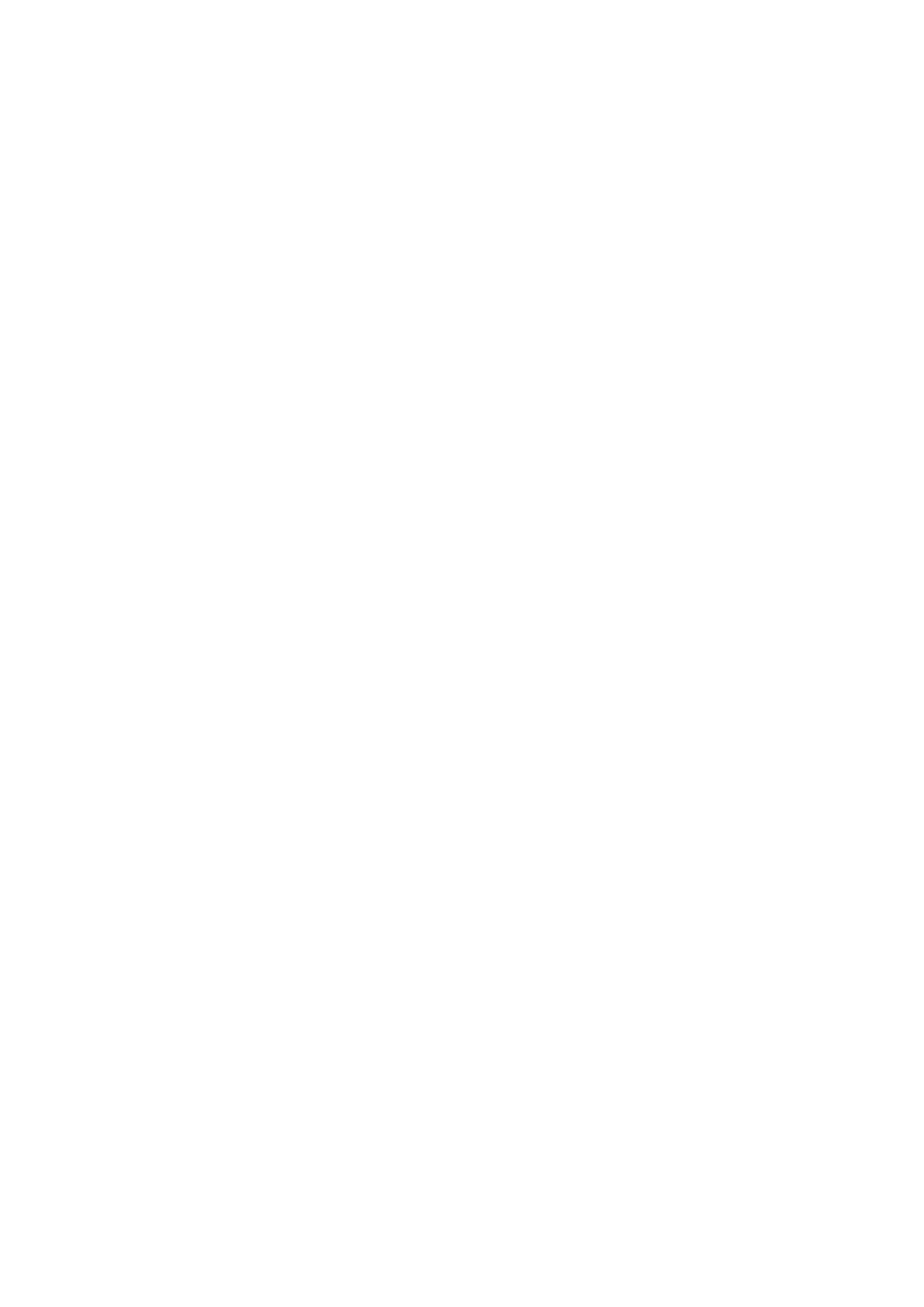

# Problem B: Little Worm

#### Time limit: 5s, memory limit: 512MB.

Little Worm is living on a tree. The tree has  $n$  vertices (and is a connected, undirected acyclic graph), and Worm occupies the whole path between the vertices  $a$  and  $b$ .

Worm would like to move to another path – the one between vertices  $c$  and  $d$  – as it is more sunny there. It is known that the paths  $a \leftrightarrow b$  and  $c \leftrightarrow d$  have no vertices in common.

To change its position on the tree, Worm can make some moves, which consist of entering a free vertex with Worm's either end. Formally, if Worm is currently occupying a path between x and y, it may choose a new vertex z adjacent to x, which is not on the path  $x \leftrightarrow y$ . Then Worm frees (stops occupying) y, taking z instead. In a similar way, Worm can choose a vertex *z'* adjacent to *y*, free *x* and occupy *z'*. After a single move Worm still occupies some path, and its length does not change.

Worm is aiming to get to the path between  $c$  and  $d$ , but being quite lazy, it doesn't plan for more than  $10 \cdot n$  moves. Can you help it reach its goal within that limit?

#### Input

The first line of input contains the number of test cases  $z \ (1 \leq z \leq 7000)$ . The test cases follow, each one in the following format:

The first line of a test case contains a single integer  $n \leq 4 \leq n \leq 100000$ ) – the number of the vertices of a tree. Each of the following  $n-1$  lines contains two integers  $u, v \ (1 \leq u \neq v \leq n)$ , describing the endpoints of a single edge.

In the next line two integers a and  $b$   $(1 \leq a \neq b \leq n)$  are given. These are the endpoints of the path that is Worm's starting position.

The next line contains the endpoints of the path which is Worm's goal, given as two integers c and  $d (1 \leqslant c \neq d \leqslant n).$ 

The number of vertices on the path between  $a$  and  $b$  match the number of vertices on the path between  $c$  and  $d$ . You may also assume that those two paths have no common vertices.

The sum of all values of  $n$  over all test cases does not exceed 1000000.

#### Output

For every test case, if Worm cannot reach its goal in 10 *·* moves, output *−*1. Otherwise, output a possible sequence of Worm's moves in two lines: first consisting the number of moves  $q$  ( $1 \leq q \leq 10 \cdot n$ ) and the other containing q integers  $v_1, v_2, \ldots, v_q$  – the required moves. For  $i = 1, 2, \ldots, q$ , the value  $v_i$  should denote the vertex which is entered by Worm in the *i*-th move. You may output any correct sequence that moves Worm to the goal and has no more than  $10 \cdot n$ moves (in particular, you do not have to minimize the number of moves). Assume that Worm is symmetrical – it can move in both directions and it can enter the goal path facing either side.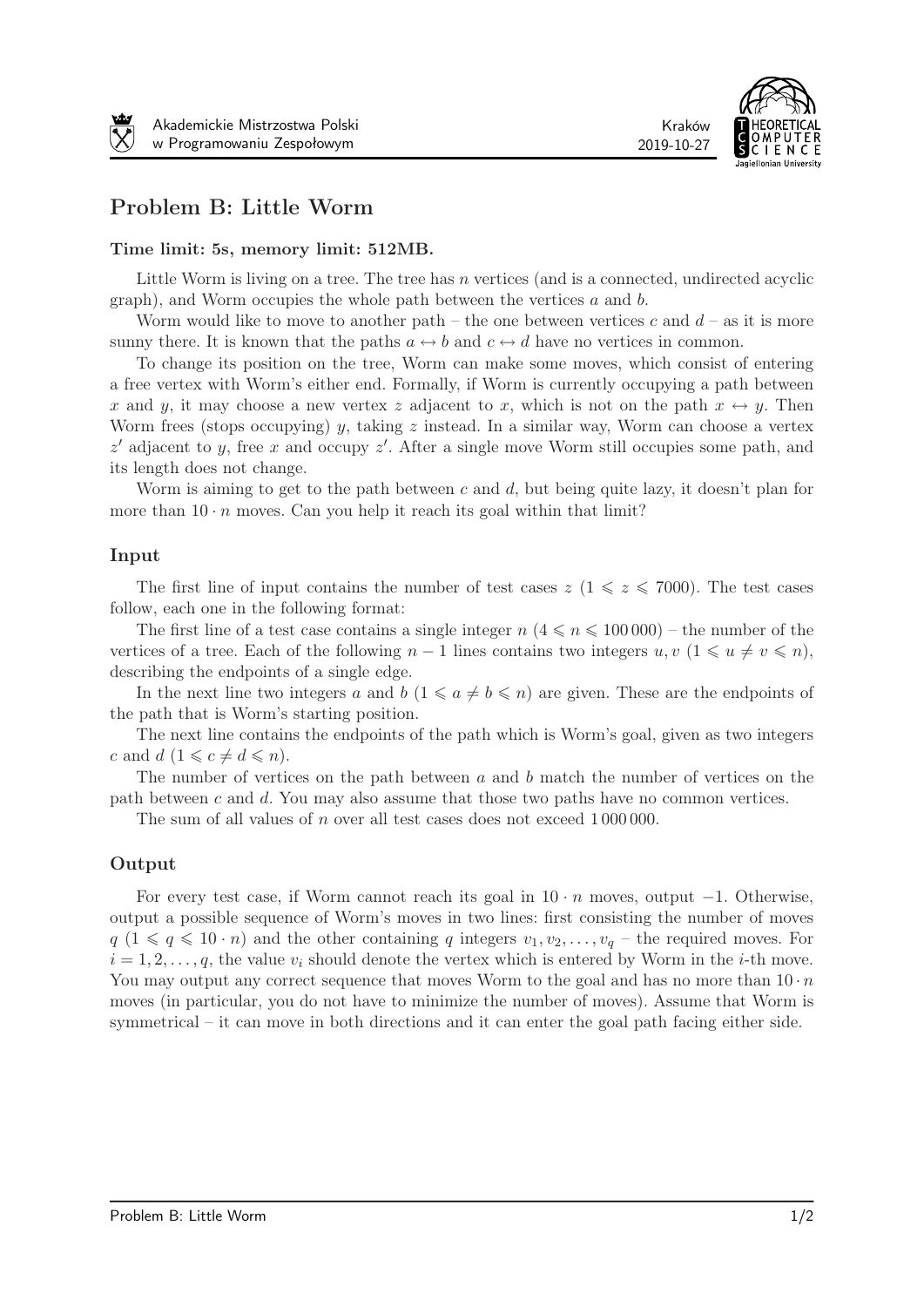





| For the input data        | A possible correct answer is |
|---------------------------|------------------------------|
|                           |                              |
| $\ensuremath{\mathsf{3}}$ | $^{\rm -1}$                  |
| $\,6$                     | $\overline{7}$               |
| $1\,$ 2                   | 15 5 2 1 6 7 3               |
| $1\overline{3}$           | $\mathsf 3$                  |
| 14                        | $2$ 1 3                      |
| 4 5                       |                              |
| 4 6                       |                              |
| 2 <sub>3</sub>            |                              |
| 56                        |                              |
| 15                        |                              |
| $1\,$ 2                   |                              |
| 16                        |                              |
| 2 <sub>3</sub>            |                              |
| 24                        |                              |
| 2 <sub>5</sub>            |                              |
| 6 7                       |                              |
| 6 8                       |                              |
| 59                        |                              |
| 6 10                      |                              |
| 9 1 1<br>9 1 2            |                              |
| 9 13                      |                              |
| 12 14                     |                              |
| 14 15                     |                              |
| 14 13                     |                              |
| 36                        |                              |
| $\,6\,$                   |                              |
| $1\,$ 2                   |                              |
| $1\overline{3}$           |                              |
| 24                        |                              |
| 4 5                       |                              |
| 56                        |                              |
| 46                        |                              |
| 3 <sub>2</sub>            |                              |
|                           |                              |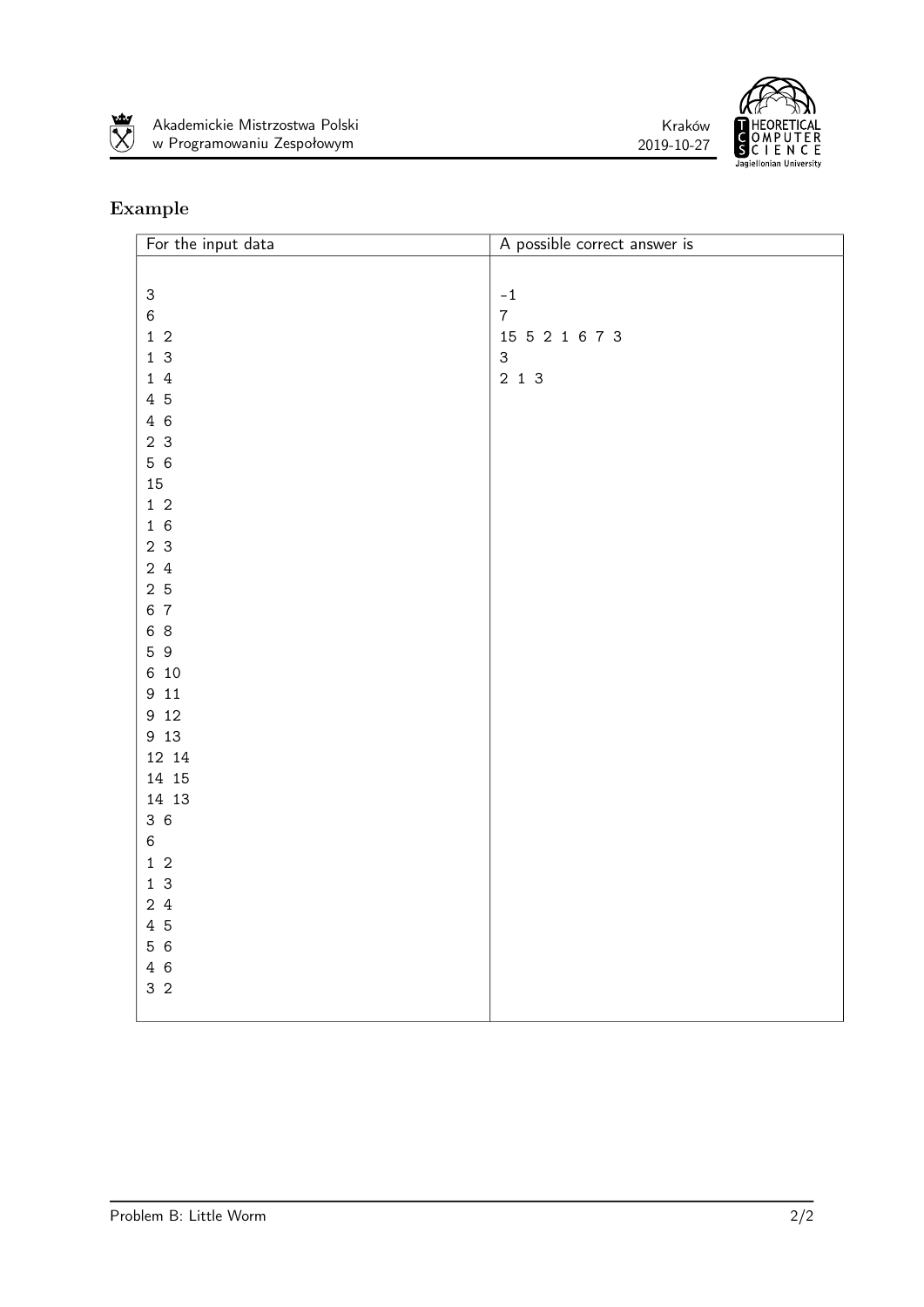



# Problem C: Polygon

### Time limit: 1s, memory limit: 512MB.

You are given *n* segments of lengths  $\ell_1, \ell_2, \ldots, \ell_n$ , respectively. Determine the largest possible circumference of a convex polygon that can be constructed using these segments (in any order, and not neccessarily all of them). The polygon must be non-degenerate – in other words, its area must be positive.

### Input

The first line of input contains the number of test cases  $z \ (1 \leq z \leq 100\,000)$ . The test cases follow, each one in the following format:

The first line of a test case contains the number of segments  $n (1 \leq n \leq 100000)$ . In the second line, there are *n* integers  $\ell_1, \ldots, \ell_n$   $(1 \leq \ell_i \leq 10^9)$  – the lengths of the segments.

The sum of  $n$  values over all test cases does not exceed  $1\,000\,000$ .

## Output

For each test case, output a single integer – the largest possible circumference of a convex polygon made of given segments. If no such polygon can be constructed at all, output 0.

| For the input data | The correct answer is |
|--------------------|-----------------------|
|                    |                       |
| 4                  | 21                    |
| 6                  | $\overline{0}$        |
| 1 2 3 4 5 6        | 15                    |
| 3                  | $\Omega$              |
| 9 5 14             |                       |
| 4                  |                       |
| 5 15 4 6           |                       |
| $\mathbf{2}$       |                       |
| 10 11              |                       |
|                    |                       |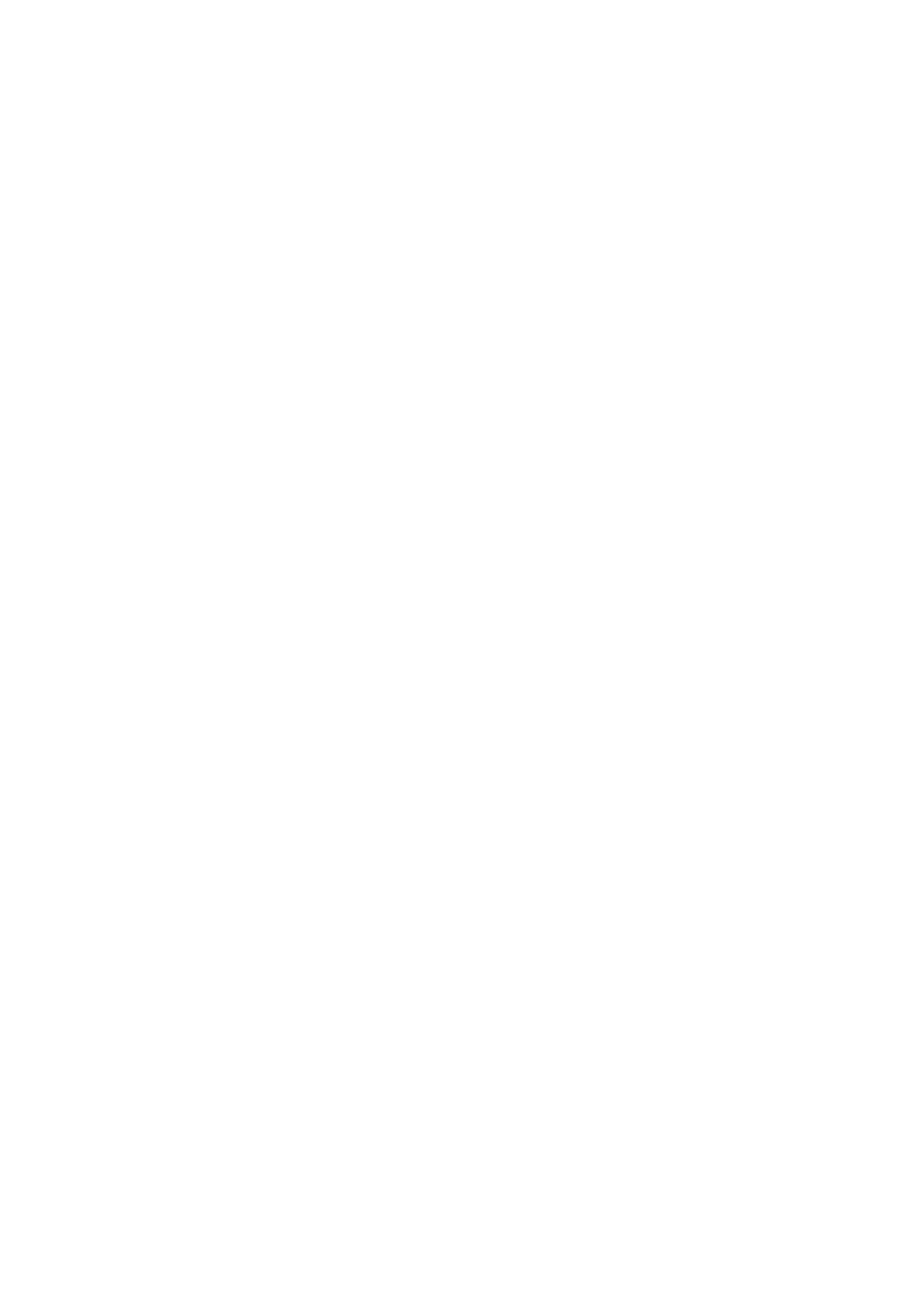



# Problem D: Frogs

#### Time limit: 3s, memory limit: 512MB.

You may think that frogs are only good for leaping and croaking, but it turns out that they are also quite proficient coders! Your task is to choose three frogs which would form the best team for OpenFrogCup.

In the frogs' favourite pond there are  $n$  stones in a row, spaced 1 meter apart from each other. On every stone, a frog sits. Stones (and frogs) are numbered 1*,* 2*, . . . ,*  from the leftmost to the rightmost one. The  $i$ -th frog sits on  $i$ -th stone and is described by two parameters: its leap range  $r_i$  and its programming skill  $s_i$ . The frog can reach any stone which is not farther than  $r_i$ meters (in other words, any stone with index  $j$  in  $[i - r_i, i + r_i]$ ). Each frog is willing to jump at most once.

The team for OpenFrogCup must consist of exactly three members which can train together. This means that there must be a stone that all three frogs can jump to (allowing zero-length jumps). Determine the largest possible sum of programming skills of such a team.

The limits for the problem guarantee that there always exists at least one possible three-frog team.

### Input

The first line of input contains the number of test cases  $z$  ( $1 \leq z \leq 30$ ). The test cases follow, each one in the following format:

The first line of a test case contains an integer  $n (3 \leq n \leq 200000)$  – the number of stones (and also the frogs). Each of the following *n* lines contain two integers  $r_i$ ,  $s_i$  ( $1 \le r_i$ ,  $s_i \le 200000$ ) – the range and the skill of the  $i$ -th frog, respectively.

The sum of  $n$  values over all test cases does not exceed  $500000$ .

## Output

For every test case, output a single integer – the largest possible sum of skills of a three-frog team.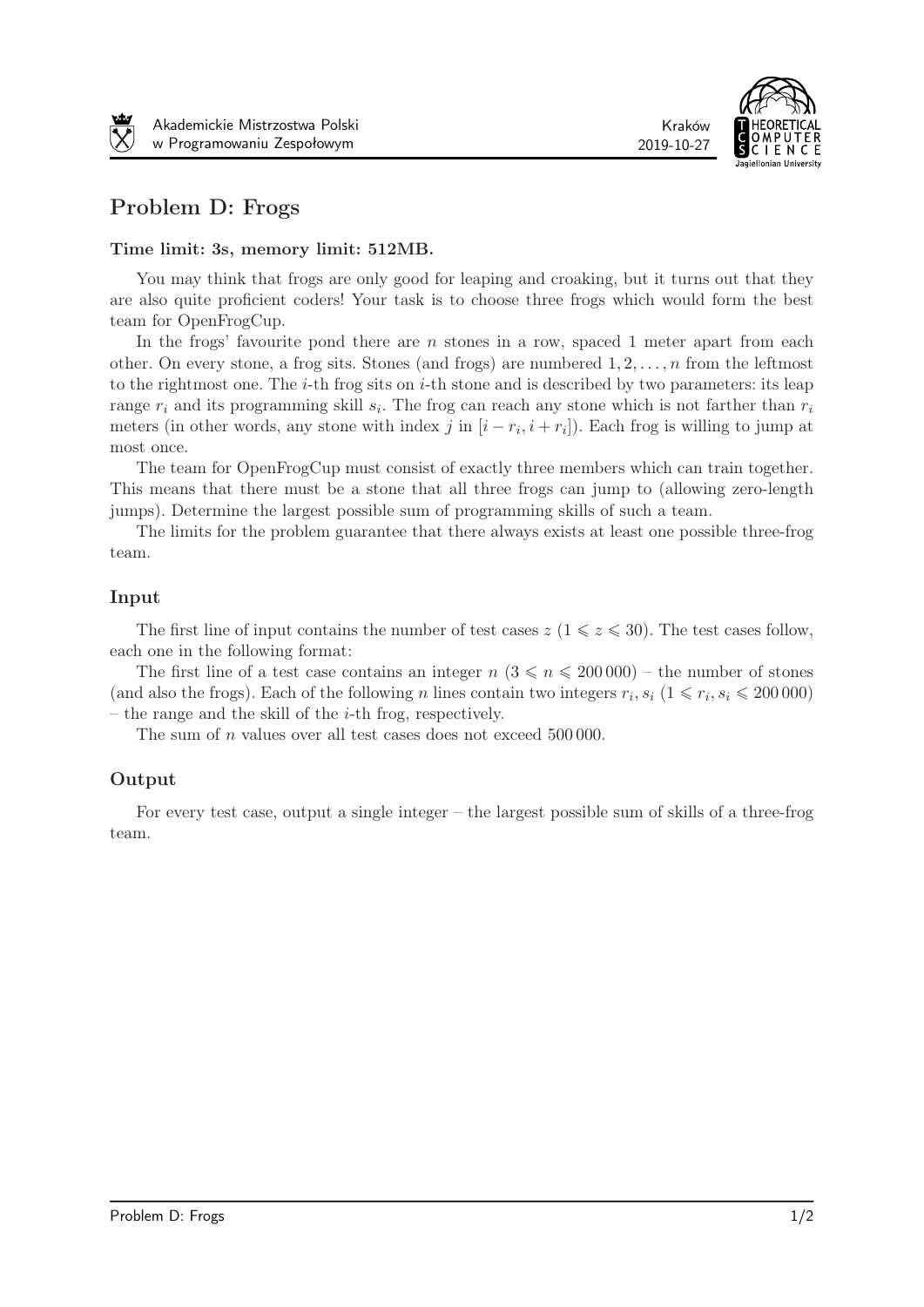





| For the input data        | The correct answer is |
|---------------------------|-----------------------|
|                           |                       |
| $\ensuremath{\mathsf{3}}$ | 62                    |
| $\overline{4}$            | 60                    |
| 1 39                      | $11\,$                |
| $2\;$ 17                  |                       |
| 4 5                       |                       |
| 1 40                      |                       |
| $\mathsf{3}$              |                       |
| 1 10                      |                       |
| $1\,$ 20 $\,$             |                       |
| 1 30                      |                       |
| $\boldsymbol{7}$          |                       |
| 5 4                       |                       |
| 4 3                       |                       |
| $3\,$ $2\,$               |                       |
| $2\,1$                    |                       |
| 3 <sub>2</sub>            |                       |
| $4\,3$                    |                       |
| 5 4                       |                       |
|                           |                       |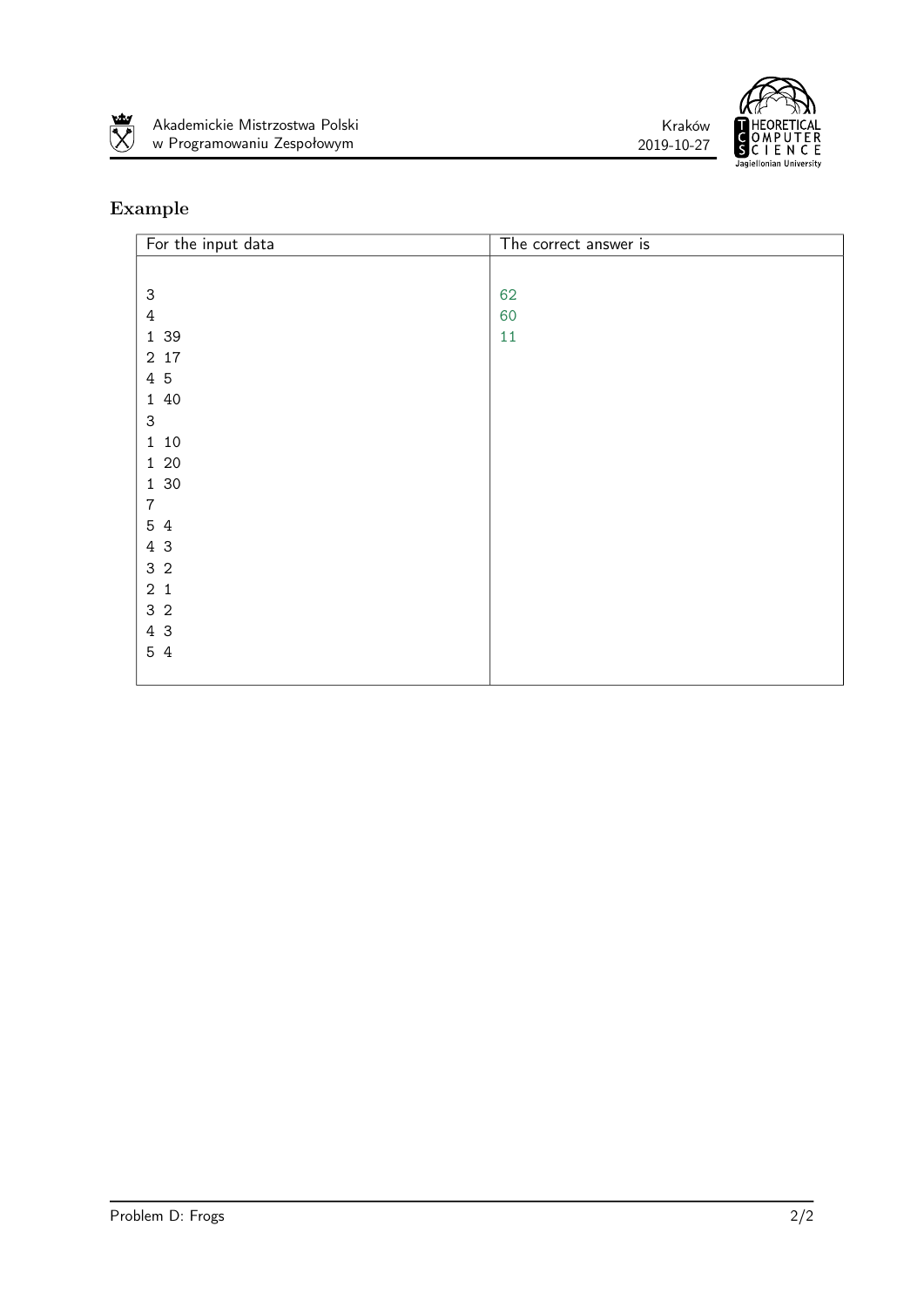

# Problem E: The Great Drone Show

#### Time limit: 30s, memory limit: 1024MB.

This year's Great Drone Show is going to be a stunning success! Well, if nothing goes horribly wrong. And if everybody sticks to the plan.

The plan is worked out in every detail. At the beginning,  $n$  drones are parked on the ground. To describe their movement, we introduce standard Euclidean coordinates in three dimensions, in which the ground is the  $z = 0$  plane. The starting position of the *i*-th drone is then described as  $(x_i, y_i, 0)$ .

To allow communication during the show, there are  $m$  cables between pairs of drones. The cables initially also lie on the ground, in the form of straight segments connecting some pairs of drones. It is known that from every drone there is a sequence of cables to every other drone (the cable network is connected). Moreover, to avoid tangling the cables, no two segments cross each other (they can only have common endpoints).

During the show a sequence of  $k$  moves will be performed. Every move consists of changing the height (i.e. the  $z$ -coordinate) of one of the drones. Each move will be performed smoothly and will start only after the previous one ends. During a move, the distance between some drones may change – fortunately, the cables can stretch to some degree. For every cable we know the maximal length it can have – if its endpoint drones go further than this value, the cable breaks.

The show organizers are prepared for some cables to break. However, some pairs of drones must remain able to communicate, directly or indirectly. Given  $q$  specific, *critical* pairs of drones, determine if communication between these pairs becomes impossible at some point during the show, and if so, determine the move which will cause the connection loss.

#### Input

The first line of input contains the number of test cases  $z$  ( $1 \le z \le 400$ ). The test cases follow, each one in the following format:

The first line contains the number of drones  $n (2 \leqslant n \leqslant 500000)$ . Each of the following n lines contains two integers  $x_i, y_i$  ( $|x_i|, |y_i| \leq 10^8$ ) – the  $x$  and  $y$  coordinates of the *i*-th drone. No two drones occupy the same starting location.

The next line contains an integer  $m$   $(1 \leqslant m \leqslant 3 \cdot n)$  – the number of cables. Each of the following *m* lines describes a single cable, and contains three integers  $u, v, l$  ( $1 \leq u \neq v \leq n$ ;  $1 \le l \le 10^9$ ) – the numbers of connected drones and its maximal length, respectively. A pair of drones can be connected by at most one cable. Every cable's length at its starting position fits within the given length limit.

The next line contains the number of moves  $k \ (1 \leq k \leq 500000)$ . Each of the following k lines contain two integers  $v, h \ (1 \le v \le n; |h| \le 10^9)$  – number of the moving drone and its change of height (positive it the drone raises, negative if it falls). You may assume that no drone ever falls below the ground (the  $z$  coordinates remain non-negative).

Finally, the following line contains an integer  $q$  ( $1 \leq q \leq 500000$ ) – the number of critical pairs to be checked. In the next q lines, these pairs are described – each one contains two drone numbers  $u, v \ (1 \leq u \neq v \leq n).$ 

The sum of  $n$  values over all test cases does not exceed 1 000 000. Similarly, both the sum of k values and the sum of  $q$  values also do not exceed 1 000 000.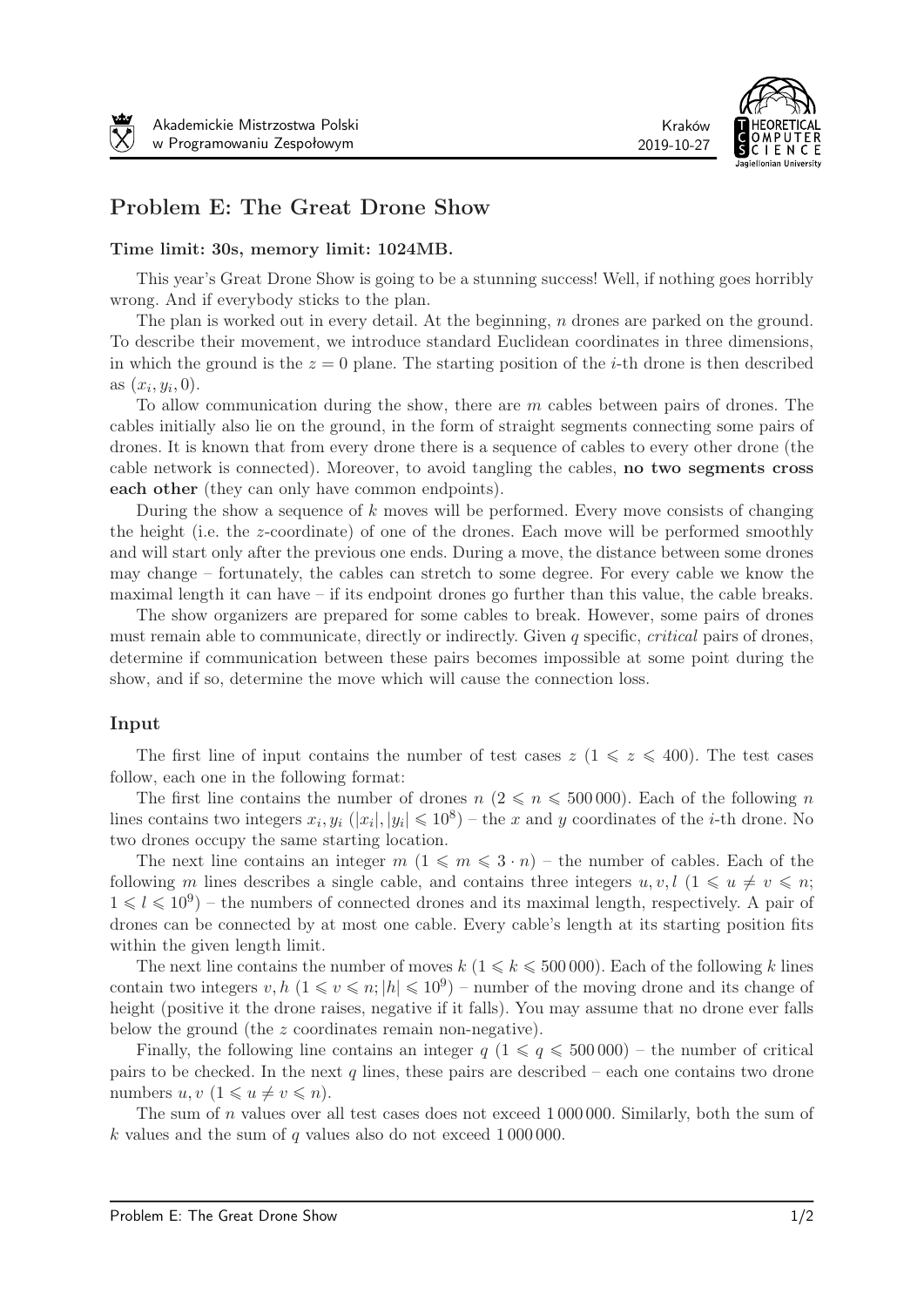



## Output

rsto  $\overline{\mathbf{X}}$ 

For every test case, output in separate lines  $q$  integers – the answers for each critical pair. For every such pair of drones, output the number of the first move after which the drones lost the ability to communicate. The moves are numbered starting from 1. If a critical pair remains connected during the whole show, output *−*1 instead.

| For the input data        | The correct answer is |
|---------------------------|-----------------------|
|                           |                       |
| $\mathbf 1$               | $\overline{2}$        |
| $\ensuremath{4}$          | $-1$                  |
| $0\quad 0$                | $\mathbf{1}$          |
| 012                       | $\mathbf{1}$          |
| $0\,$ 24 $\,$             |                       |
| 025                       |                       |
| $\ensuremath{\mathsf{3}}$ |                       |
| 1 2 13                    |                       |
| 2 3 1 3                   |                       |
| 3 4 1                     |                       |
| $\ensuremath{4}$          |                       |
| 3 <sub>1</sub>            |                       |
| 26                        |                       |
| 3 <sub>1</sub>            |                       |
| $2 - 6$                   |                       |
| $\ensuremath{4}$          |                       |
| $1\,$ $2\,$               |                       |
| $23$                      |                       |
| 34                        |                       |
| $1\,4$                    |                       |
|                           |                       |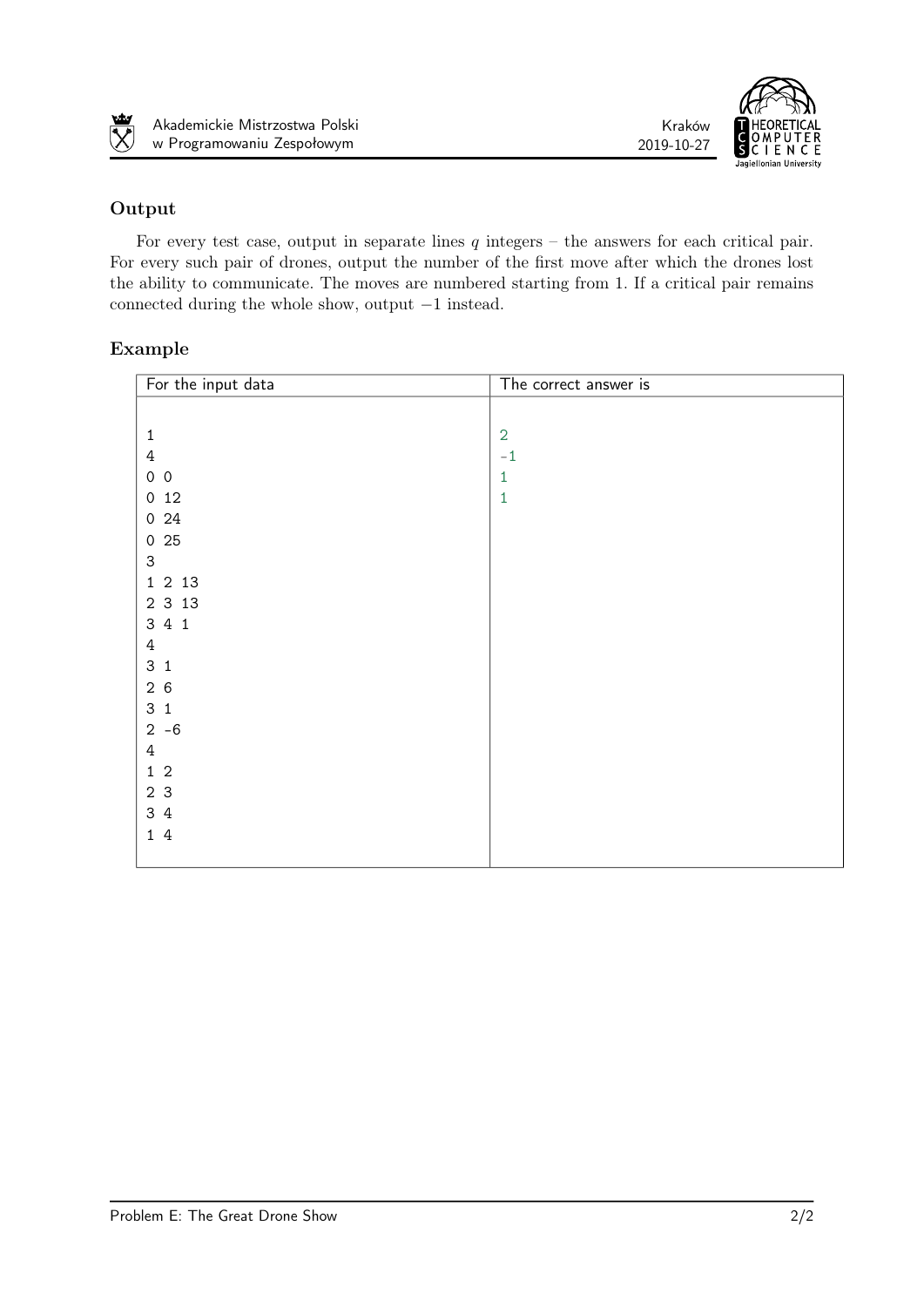

# Problem F: Fantastic compression

#### Time limit: 3s, memory limit: 512MB.

Franek had one job: to memorize a permutation  $P$  of the sequence  $(1, 2, \ldots, n)$ . This, however, proved too boring. Instead, he compressed the numbers in a new, fantastic way he devised: he took a small integer  $k$  and memorized only the sums of all connected  $k$ -length fragments of  $P$ . In other words, Franek now has a sequence  $S = (S_1, S_2, \ldots, S_{n-k+1})$ , where:

- $S_1 = P_1 + P_2 + \ldots + P_k$
- $S_2 = P_2 + P_3 + \ldots + P_{k+1}$
- *. . .*
- $S_{n-k+1} = P_{n-k+1} + P_{n-k+2} + \ldots + P_n.$

The method swiftly proved not-so-fantastic, though. First, Franek discovered, to his horror, that sometimes there are several permutations which all compress to the same sequence. Also, he is not sure anymore if he remembered the compressed sequence correctly – the initial permutation may now be lost forever!

Given a compressed sequence  $S$ , help Franek find all permutations  $P$  which correspond to  $S$ .

#### Input

The first line of input contains the number of test cases  $z \ (1 \leq z \leq 1000)$ . The test cases follow, each one in the following format:

The first line of a test case contains the length of the permutation  $n$  and the small integer k chosen by Franek  $(2 \leqslant n \leqslant 25000; 2 \leqslant k \leqslant \min(n, 6)$ . The second line contains  $n - k + 1$ integers: the elements of the compressed sequence  $S$  ( $1 \leq S_i \leq 1000000$ ).

The total length of permutations in all testcases does not exceed 250 000.

#### Output

For every test case, output first the number  $c$  of permutations that correspond to the given sequence  $S$ . In the next  $c$  lines, output these permutations in lexicographic order. Every permutation should be given as  $n$  integers in a single line, separated by spaces.

Assume that for the given tests,  $c$  is never greater than 1000.

| For the input data | The correct answer is |
|--------------------|-----------------------|
|                    |                       |
| $\overline{2}$     | $\overline{2}$        |
| 5 3                | 1 2 5 3 4             |
| 8 10 12            | 2 1 5 4 3             |
| 5 3                | $\circ$               |
| 10 10 10           |                       |
|                    |                       |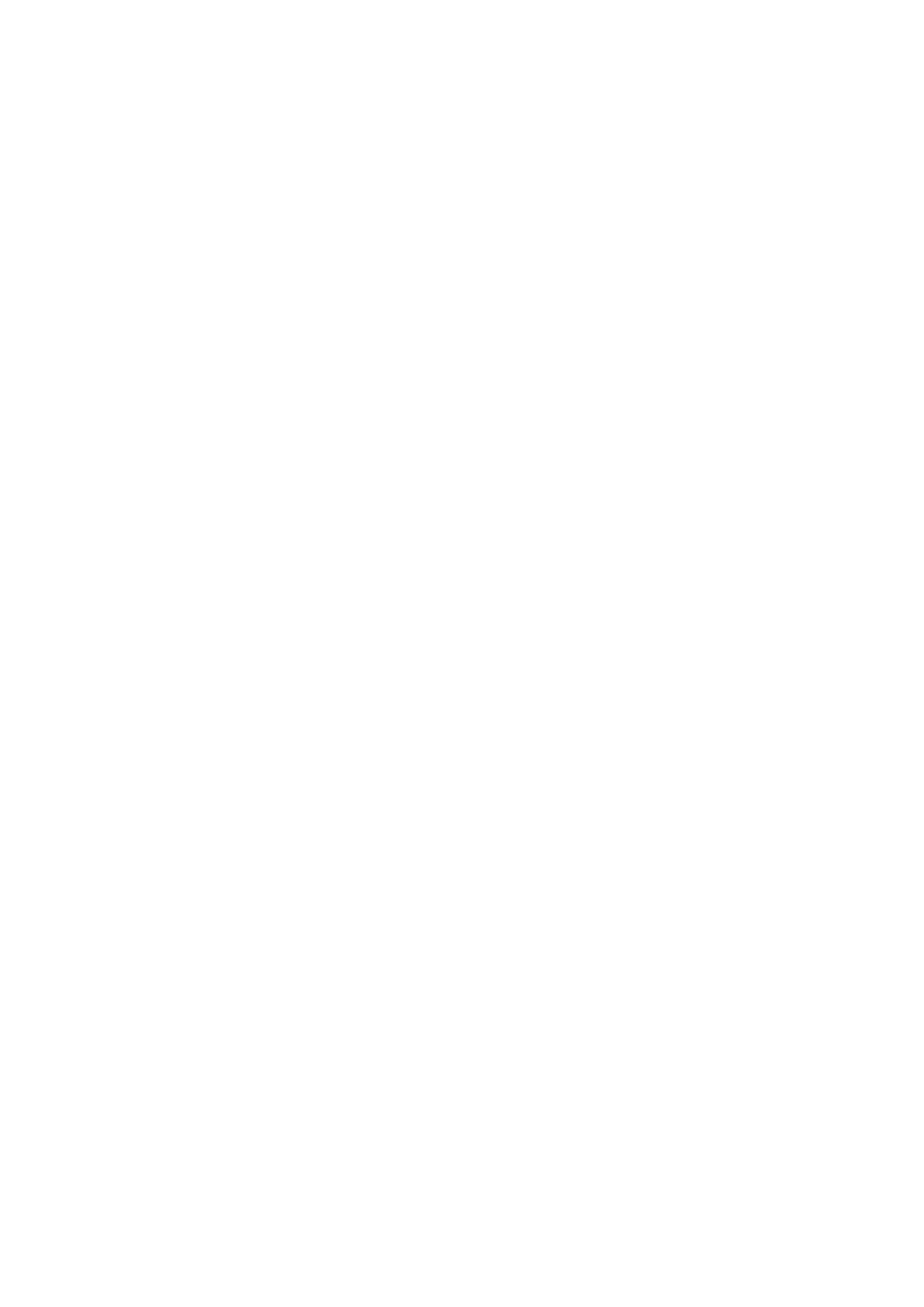

# Problem G: Bookstore

#### Time limit: 7s, memory limit: 512MB.

You own a very peculiar bookstore, which sells old books, but you store all of them on a single shelf, in random order, and you do not care about the books' content. Nor do your clients – they tend to come into the store and simply ask for "all the books on that shelf, starting from this one and ending here". To be precise, every client buys some connected (and non-empty) fragment of books from the shelf.

Sometimes, though, you get more picky clients, who expect more from a book – actually, they expect it to have the right size. A picky client wants a fragment of shelf in which all the books have their height not smaller than l and not greater than h.

Given a sequence of integers – the heights of all the books on the shelf – determine the number of possible connected fragments which satisfy these requirements.

Also, we mentioned that the books are in random order. Formally, the input sequence was generated with the following program, for some values of  $N \in \{1, 2, \ldots, 100\,000\}$  and  $M = 10^q$ with  $q \in \{1, 2, \ldots, 6\}.$ 

 $srand48(N + M)$ : for (int  $i = 0$ ;  $i < N$ ;  $++i$ )  $a[i] = 1 + 1$ rand $48()$  % M;

You do not actually need to know how the RAND48 library works. It is enough to assume that the function lrand48 returns 31-bit non-negative integers picked uniformly at random.

#### Input

The first line of input contains the number of test cases  $z \ (1 \leq z \leq 5)$ . The test cases follow, each one in the following format:

The first line of a test case contains the number of books  $n$  and the number of picky clients  $k(1 \leq n \leq 200\,000, 1 \leq k \leq 500\,000).$ 

The second line contains a sequence of  $n$  positive integers not exceeding 1 000 000 – the heights of all the books, from the first (leftmost) to the last (rightmost) one.

The final  $k$  lines describe the clients' requirements. The  $i$ -th of these lines contains two integers  $l_i, h_i$   $(1 \leq l_i \leq h_i \leq 1000000)$ , describing a client that wants books to be not smaller than  $l_i$  and not greater than  $h_i$ .

The total number of books in all test cases does not exceed 600 000, and the total number of clients in all test cases does not exceed 1 500 000.

#### Output

For every client, output the number of non-empty connected fragments of the book sequence which safisty the client's requirements.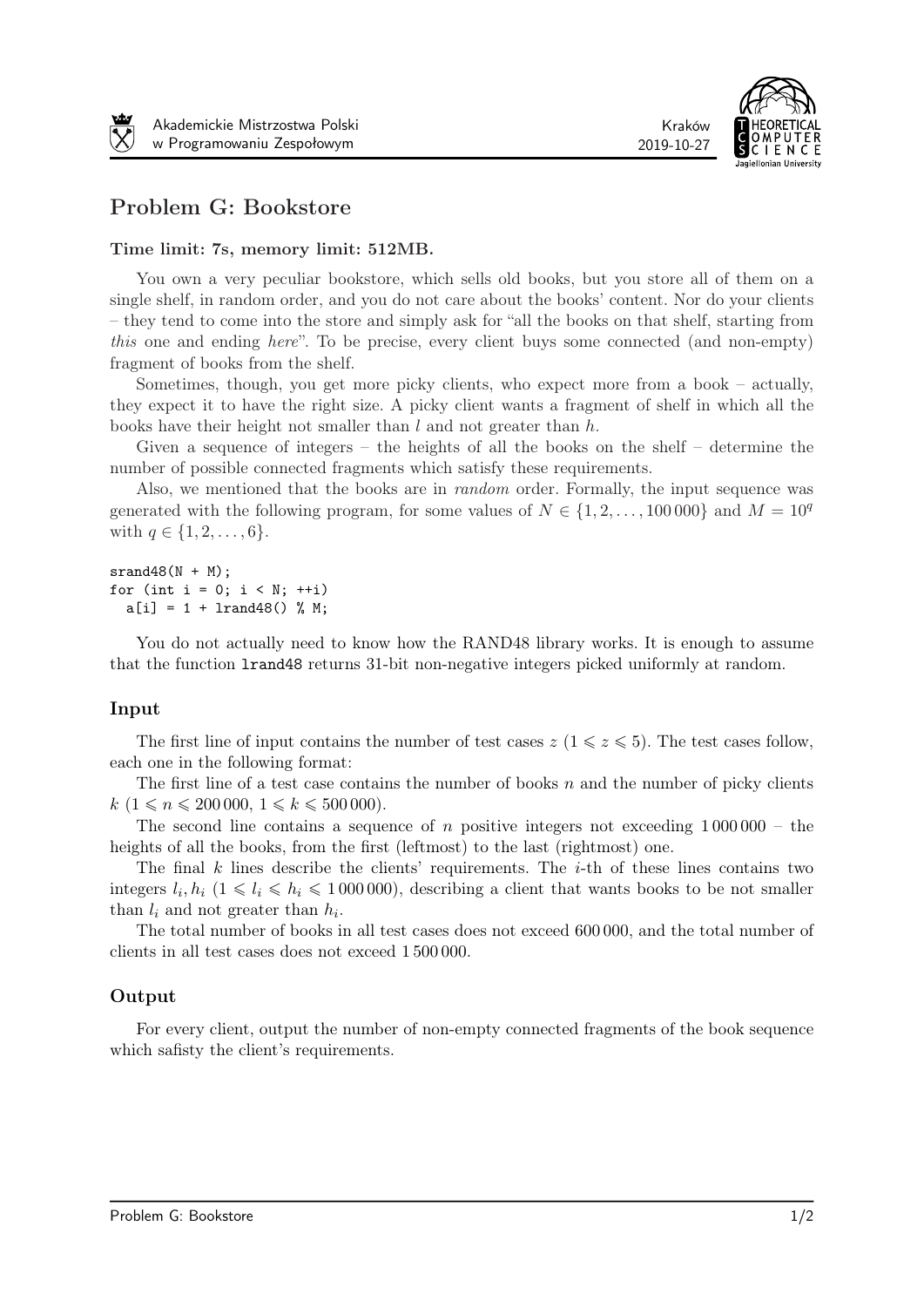





| For the input data            | The correct answer is |
|-------------------------------|-----------------------|
|                               |                       |
| 2                             | 55                    |
| 10 3                          |                       |
| 9932196917                    | 17                    |
| 1 13                          | 7                     |
| 66                            |                       |
| 29                            |                       |
| 5 <sub>1</sub>                |                       |
| 66575 45720 67904 18764 35162 |                       |
| 20000 80000                   |                       |
|                               |                       |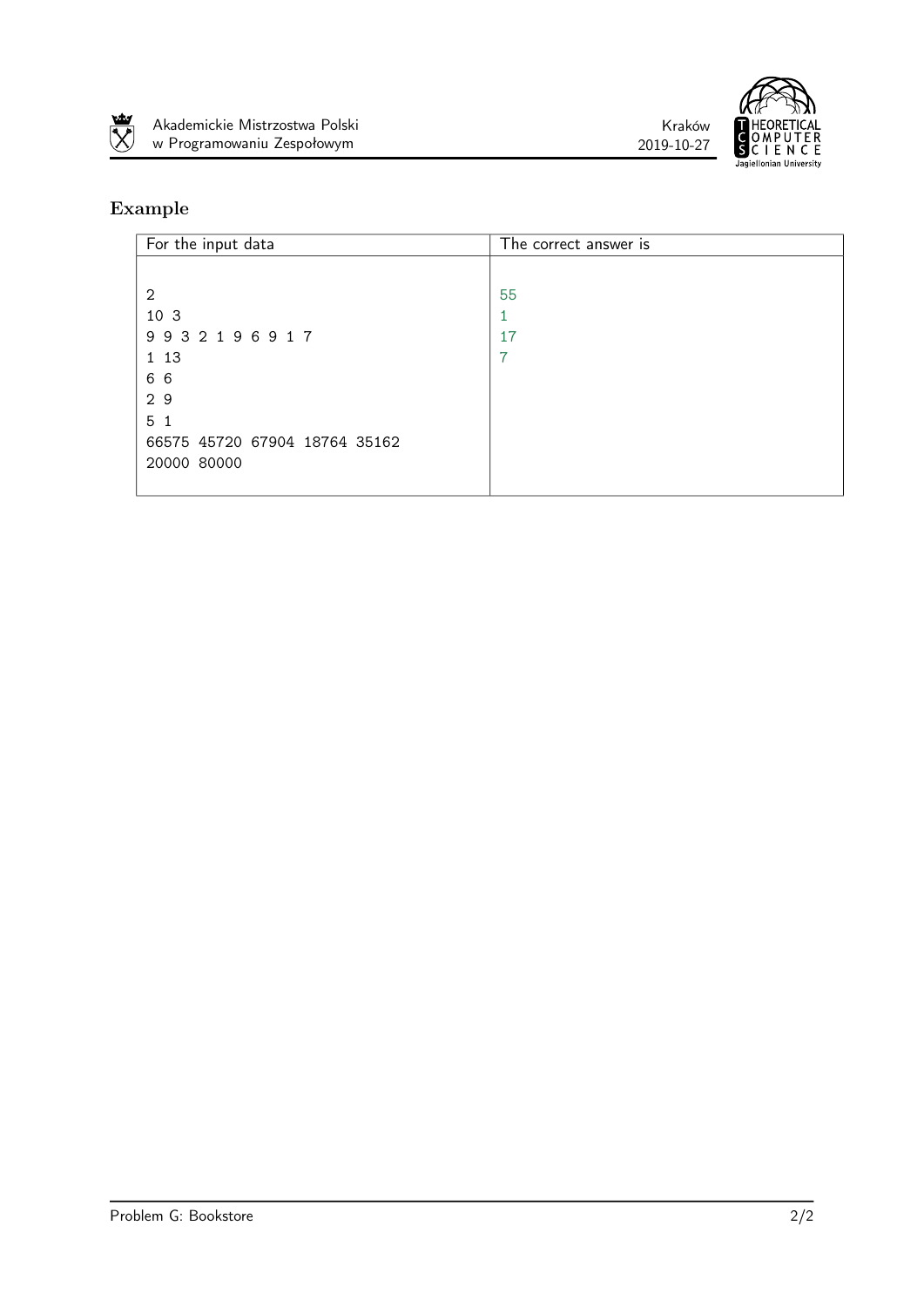

# Problem H: Cheese Game

#### Time limit: 2s, memory limit: 512MB.

After taking part in the annual Two-player Games and Applied Cryptography Symposium, Alice and Bob want to relax by playing their favourite game. They have arranged  $n$  cheese slices in a row, numbered from 1 do  $n$ . As we all know, though cheese is tasty in general, some slices can be better than others – this is why the *i*-th slice is described by its deliciousness  $o_i$ .

Alice starts the game and the players alternate their moves. In a move, a player may eat any set of cheese slices that are still left on the board, providing that the set contains no two neighbouring slices (i.e. numbered *i* and  $i+1$  for any  $1 \leq i \leq n-1$ ). We assume that the numbers of the slices do not change, so during the game no new neighbouring pairs appear.

Of course, both players aim to maximize the total delicioussness of their eaten pieces. Assuming that they both play optimally, what is the maximal score that Alice can achive?

#### Input

The first line of input contains the number of test cases  $z$  ( $1 \leq z \leq 20$ ). The test cases follow, each one in the following format:

The first line of a test case contains the number of cheese slices  $n (1 \leq n \leq 100000)$ . The second line contains *n* integers  $o_1, o_2, \ldots, o_n$   $(1 \leqslant o_i \leqslant 1000000)$  – the values of the pieces' delicioussness.

#### Output

For every test case, output a single integer – the total delicioussness of the slices eaten by Alice, assuming that both players play optimally.

| For the input data | The correct answer is |
|--------------------|-----------------------|
|                    |                       |
| 2                  | 20                    |
| 3                  | ⇁                     |
| 10 10 10           |                       |
| 4                  |                       |
| 1 2 3 4            |                       |
|                    |                       |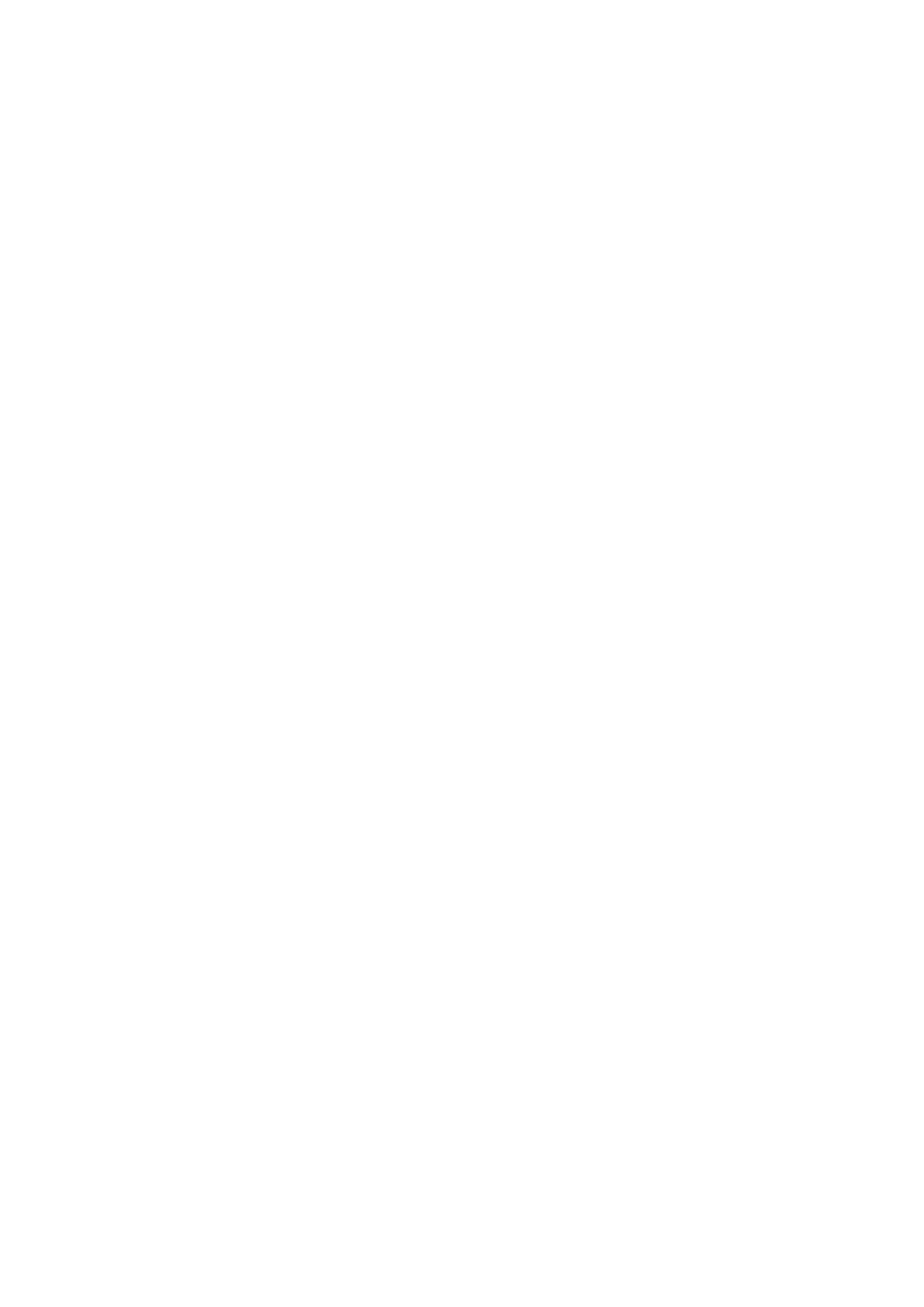



# Problem I: Henry Porter and the Palindromic Radius

#### Time limit: 25s, memory limit: 512MB.

A young wizard, Henry Porter, has just received sad news – the eldest of his family, uncle Markus Radius Palindromus Black, passed away. Uncle Markus had a reputation of being a quite eccentric person, using complicated binary magic, and was also known to be very, very rich.

Black's will states that Henry should inherit his mysterious chamber of treasures. To enter and claim it, however, the young wizard must say the right password  $H$ , which is a word of length  $n$ , consisting of characters 0 and 1. Uncle Markus did not tell Henry the password – it certainly wouldn't be his style. Instead, he computed, for every  $x = 1, 2, \ldots, n$ , the *palindromic* radius  $p_x$  – the largest possible integer such that the word  $H[x - p_x \ldots x + p_x]$  of length  $2p_x + 1$ centered at  $H[x]$  exists and is a palindrome. Henry then only received the values  $p_1, \ldots, p_n$ . For example, if the password was  $10111010$ , Henry would get the sequence  $(0, 1, 0, 3, 0, 1, 1, 0)$ .

Henry would prefer Uncle Markus not to test his algorithmic skills while being dead, but, well, there is no one to complain. And he has good friends who can help him! Given the sequence left by Markus in his will, determine all possible passwords that correspond to it. As the will is battered and stained, it might even happen that there is no solution at all.

### Input

The first line of input contains the number of test cases  $z \ (1 \leq z \leq 200000)$ . The test cases follow, each one in the following format:

A test case consists of two lines. The first line contains a single integer  $n -$  the length of both the password and Black's sequence  $(2 \le n \le 1000000)$ . The second line contains *n* integers  $p_1, p_2, \ldots, p_n$   $(0 \leq p_i \leq n)$  – the palindromic radii for all the characters in the password.

The sum of *n* values over all test cases does not exceed  $5 \cdot 10^7$ .

### Output

For every test case, output first the number  $k$  of possible passwords. If  $k > 0$ , output in the next  $k$  lines all the solutions as  ${0,1}$ -sequences. The sequences must be given in lexicographic order.

You may assume that  $k$  does not exceed 100.

| For the input data | The correct answer is |
|--------------------|-----------------------|
|                    |                       |
|                    | 4                     |
| 8                  | 00010000              |
| 01030110           | 01000101              |
|                    | 10111010              |
|                    | 11101111              |
|                    |                       |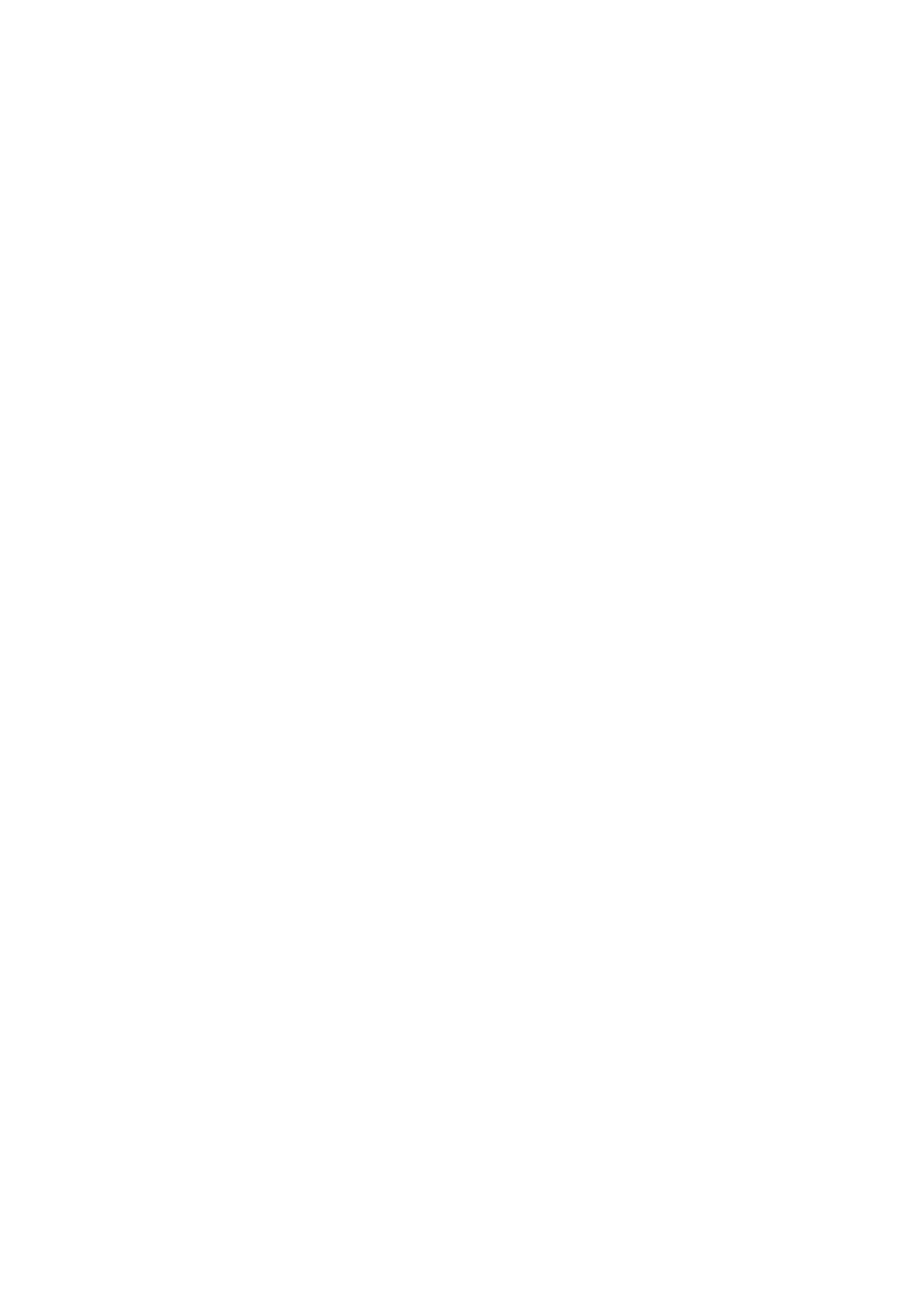

2019-10-27

# Problem J: Antennas

#### Time limit: 8s, memory limit: 512MB.

In a secret military base, a new communication technology is being tested. For the experiment,  $m$  antennas were constructed inside.

The terrain around the base is perfectly flat, and the base, seen from above, is a convex polygon. The boundary of the polygon is a wall that protects the base from intruders, as well as blocks the radio waves from leaving the base to be possibly intercepted by foreign agents.

Unfortunately, some construction works are required in the facility, and two of the polygon's walls must be torn down. This creates a security risk: if two spies are placed outside the base in such a way that two of the antennas lie on the line between them, and there is no wall blocking this line, then the spies may listen to the communication between those two antennas.

Your goal is, for some possible scenarios of removal of two walls, to determine the number of pairs of antennas which are compromised in the way described above.



The picture above corresponds to the first case of the example input from the "Example" section. In this case, the base is a pentagon with four antennas, denoted by little crosses. All the lines between pairs of antennas are also shown.

#### Input

The first line of input contains the number of test cases  $z/(1 \leq z \leq 200000)$ . The test cases follow, each one in the following format:

The first line of a test case contains an integer  $n (3 \leq n \leq 10)$  – the number of vertices of the polygon. The next  $n$  lines contain two integers – the coordinates of the vertices, presented clockwise. The vertices are numbered  $0, 1, \ldots, n-1$  in order in which they appear.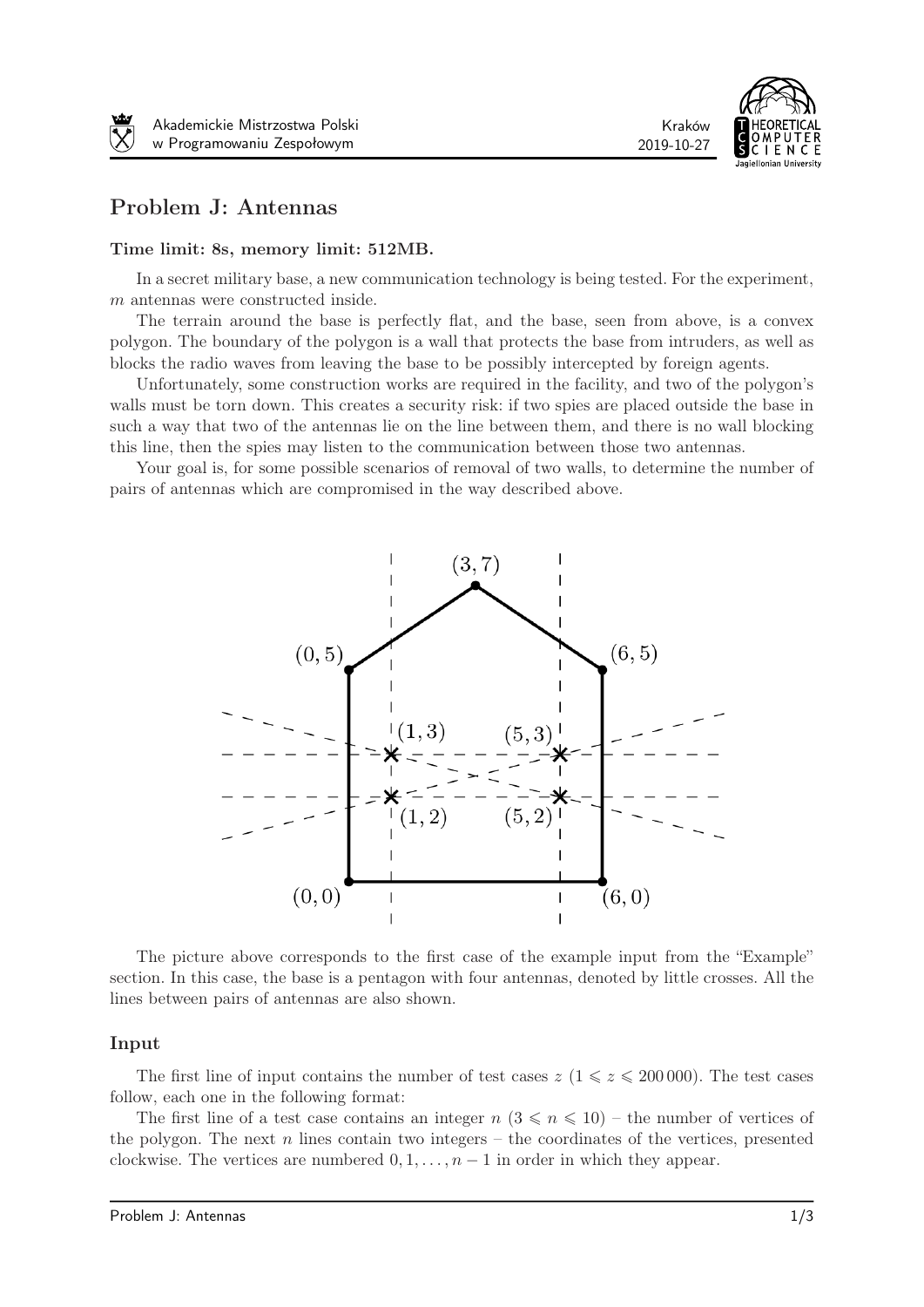



The next line contains an integer  $m$  ( $2 \le m \le 50000$ ) – the number of antennas inside the base – and the  $m$  following lines contain the coordinates of the antennas.

The next line contains another integer  $q$  ( $1 \leq q \leq 10$ ) – the number of scenarios to consider. The last *q* lines describe scenarios – the *i*-th line contains two integers  $a_i, b_i$  ( $0 \le a_i \le b_i \le n-1$ ). Such a pair denotes removing the walls  $a_i$  and  $b_i$  and requires to compute the number of distinct lines that go through some two antennas and do not cross neither the segment between the vertices  $a_i$  and  $a_i + 1$  nor the segment between  $b_i$  and  $(b_i + 1)$  mod n.

All coordinates are integers whose absolute values do not exceed  $10<sup>9</sup>$ . In any single testcase, all points of the input are distinct and no three of them are collinear.

Every test case, including the first, is preceded by a single empty line.

The sum of all  $m$  values in all test cases does not exceed 300 000.

### Output

For every testcase output, in separate lines, the answers to all given scenarios.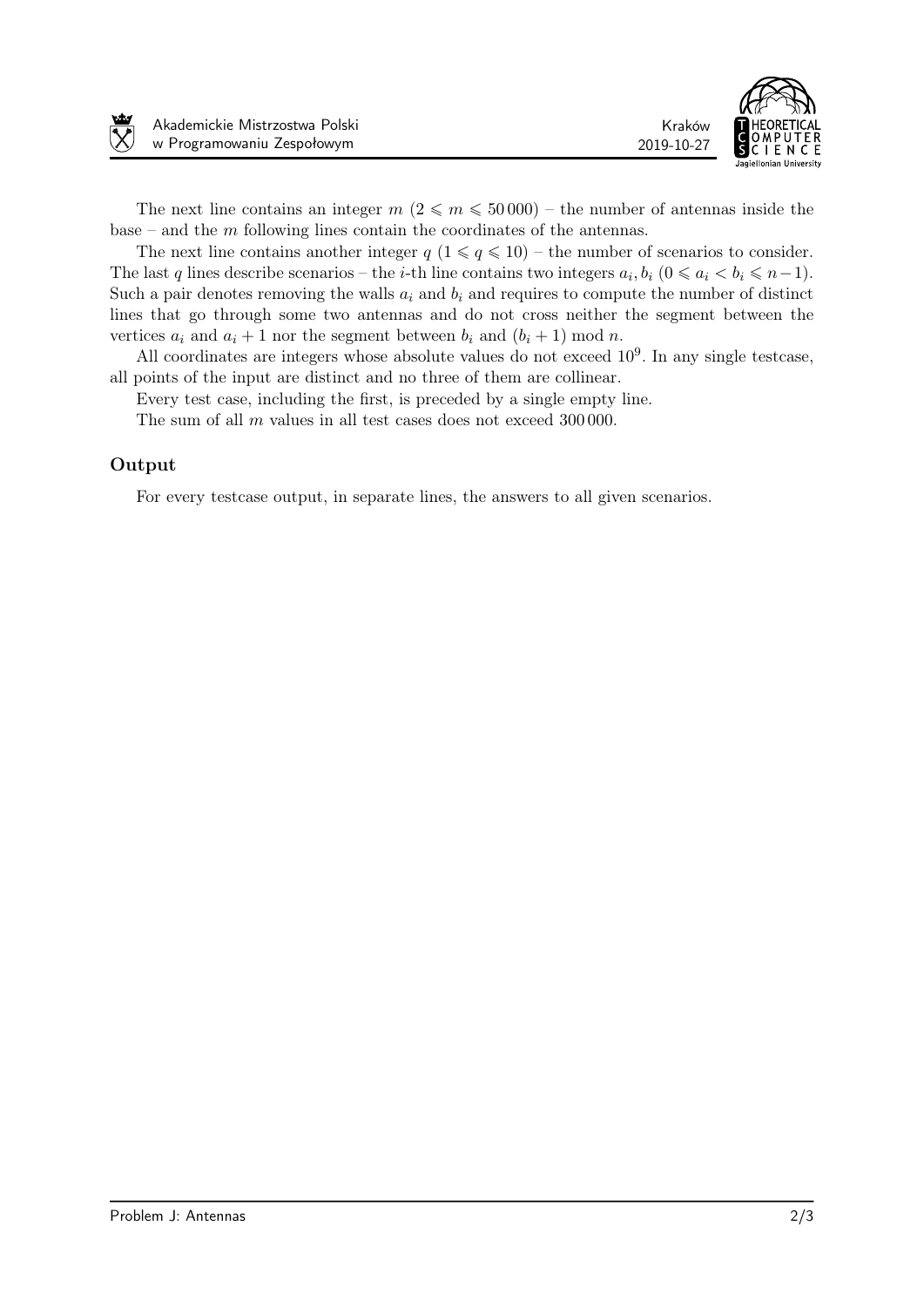





| For the input data                          | The correct answer is |
|---------------------------------------------|-----------------------|
|                                             |                       |
| $\sqrt{2}$                                  | 4 1 0                 |
|                                             | 0 1 0 0 0 0           |
| $\mathbf 5$                                 |                       |
| $0\quad 0$                                  |                       |
| 0 <sub>5</sub>                              |                       |
| 3 7                                         |                       |
| 6 5                                         |                       |
| 6 0                                         |                       |
| $\ensuremath{4}$                            |                       |
| $1\,$ 2                                     |                       |
| 13                                          |                       |
| $5\,$ 2                                     |                       |
| 5 3                                         |                       |
| $\ensuremath{\mathsf{3}}$<br>0 <sup>3</sup> |                       |
| $1\,4$                                      |                       |
| $1\,2$                                      |                       |
|                                             |                       |
| $\overline{4}$                              |                       |
| $-1 -1$                                     |                       |
| $-1$ 1                                      |                       |
| $2 \quad 1$                                 |                       |
| $2 - 1$                                     |                       |
| $\sqrt{2}$                                  |                       |
| $0\quad 0$                                  |                       |
| $1\,$ 0                                     |                       |
| $\,6$                                       |                       |
| 0 <sub>1</sub>                              |                       |
| $0\,2$                                      |                       |
| 0 <sup>3</sup><br>$1\,$ 2                   |                       |
| $1\overline{3}$                             |                       |
| 2 <sub>3</sub>                              |                       |
|                                             |                       |
|                                             |                       |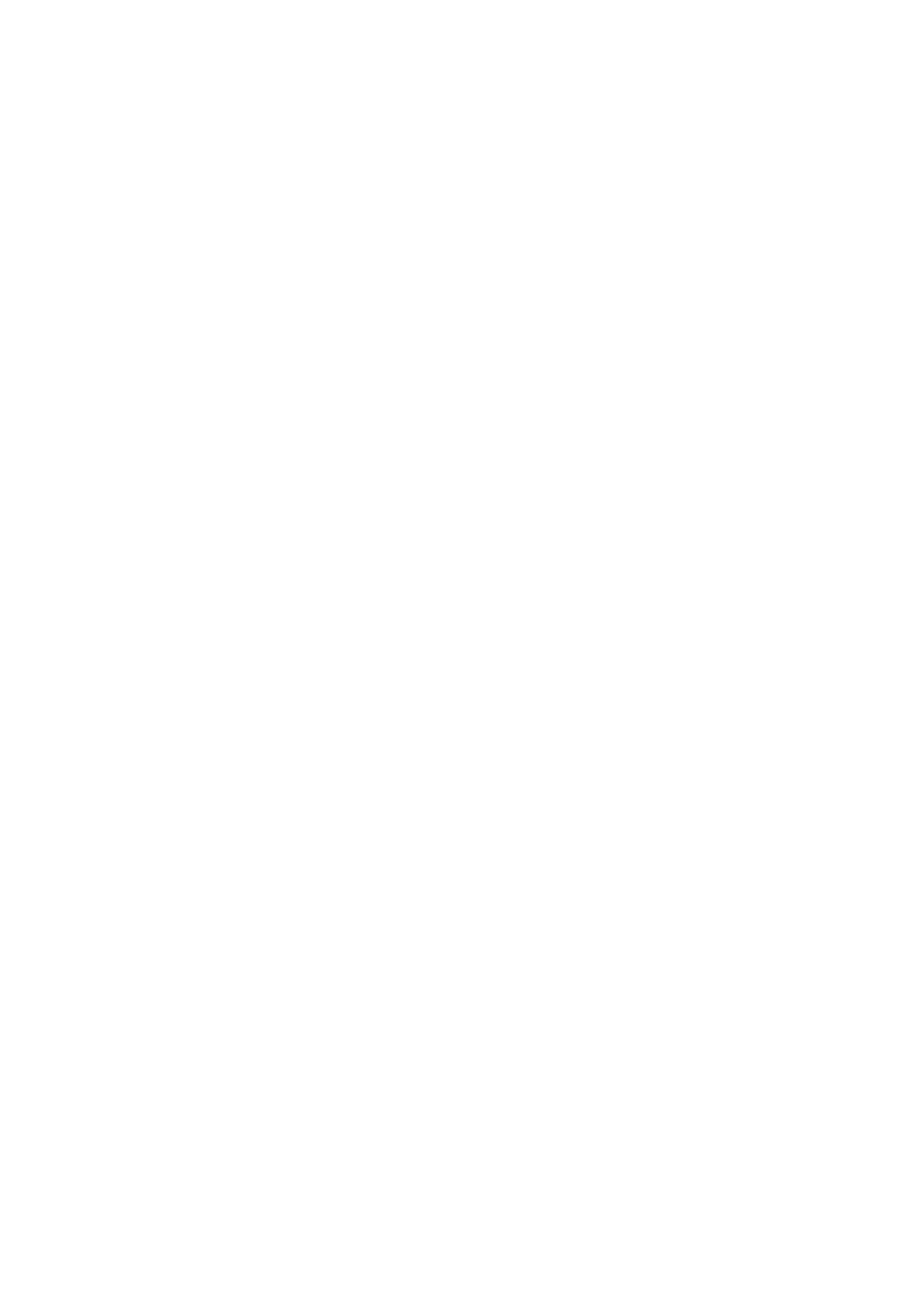



# Problem K: Ghost

#### Time limit: 10s, memory limit: 512MB.

While sightseeing the Wawel castle in Kraków, your team has been trapped in an ancient chamber by the Ghost. He will not let you out, unless you answer his questions.

On the wall there are  $n$  paintings – if we treat the wall as a standard Euclidean plane, the paintings are axis-aligned rectangles. For every painting you know precisely its dimensions and starting location. In some moment – let us call it the moment  $0$  – Ghost starts moving the paintings, each one in its own direction and speed. As you are an observant team, for every painting you can easily guess its exact speed.

After some time, the Ghost stops the show and starts asking tough questions. Every question consists of two numbers  $l$  and  $r$  denoting some moments of the show. You must tell Ghost if there was a moment between  $l$  and  $r$  when some spot on the wall was simultaneously covered by all the paintings. If so, you must also determine the maximal possible common area for all paintings between the moments  $l$  and  $r$ .

If you want to ever leave this room, better give Ghost the right answers!

#### Input

The first line of input contains the number of test cases  $z \ (1 \leqslant z \leqslant 4000)$ . The test cases follow, each one in the following format:

The first line of a test case contains the number of paintings  $n \ (1 \leqslant n \leqslant 100\,000)$ . Each of the following *n* lines contains six numbers  $x_1, y_1, x_2, y_2, v_x, v_y$  (-1000000  $\leq x_1 < x_2$ ) 1 000 000;  $-1000000 \le y_1 < y_2 \le 1000000$ ;  $-1000000 \le v_x, v_y \le 1000000$ , where  $(x_1, y_1)$  are the coordinates of the lower left corner of the painting,  $(x_2, y_2)$  – the upper right corner, and  $(v_x, v_y)$  is its speed vector. This means that in the moment t the lower left corner is at the spot  $(x_1 + tv_x, y_1 + tv_y)$ , and the upper right corner is at  $(x_2 + tv_x, y_2 + tv_y)$ .

The next line contains the number of Ghost's questions  $q$  ( $1 \leq q \leq 100000$ ). Each of the following q lines contains two real numbers  $l, r \ (0 \leq l \leq r \leq 1000000)$  given with at most 4 decimal places after the separator, meaning that Ghost asks for a closed time interval  $[l, r]$ .

The total number of paintings in all test cases does not exceed 1 000 000. The total number of questions in all test cases also does not exceed 1 000 000.

#### Output

For every Ghost's question output a single real number – the maximal area achieved by the intersection of all the paintings in the given time interval. Your answer will be considered correct if the absolute or relative error is at most 10*−*<sup>6</sup> . In other words, if your program outputs and the correct value is b, the answer is accepted if  $\frac{|a-b|}{\max(1,b)} \leq 10^{-6}$ .

The intersection may be empty – in that case, your program should output  $0 \ (\pm 10^{-6})$ .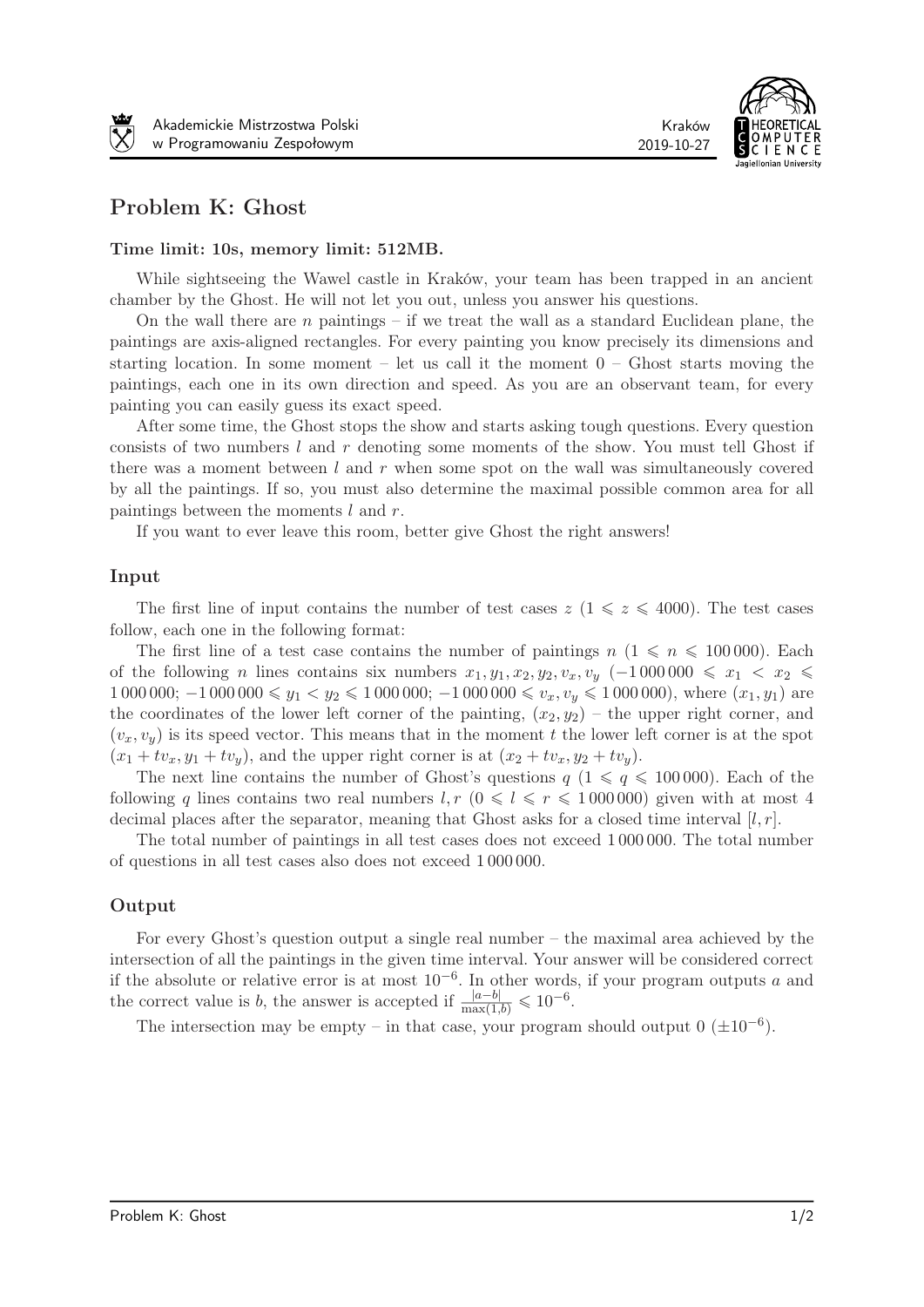





| For the input data | The correct answer is |
|--------------------|-----------------------|
|                    |                       |
| $\overline{2}$     | 0.000000000           |
| $\mathbf{2}$       | 0.250000000           |
| 0 0 1 1 1 1        | 1.000000000           |
| $1 1 2 2 -1 -1$    | 0.444444444           |
| 3                  |                       |
| 0 <sub>0</sub>     |                       |
| $0.25$ 0.25        |                       |
| 0 <sub>2</sub>     |                       |
| 3                  |                       |
| 0 0 1 1 2 2        |                       |
| 0 0 1 1 1 1        |                       |
| $1 1 2 2 -1 -1$    |                       |
| 1                  |                       |
| 0 <sub>2</sub>     |                       |
|                    |                       |